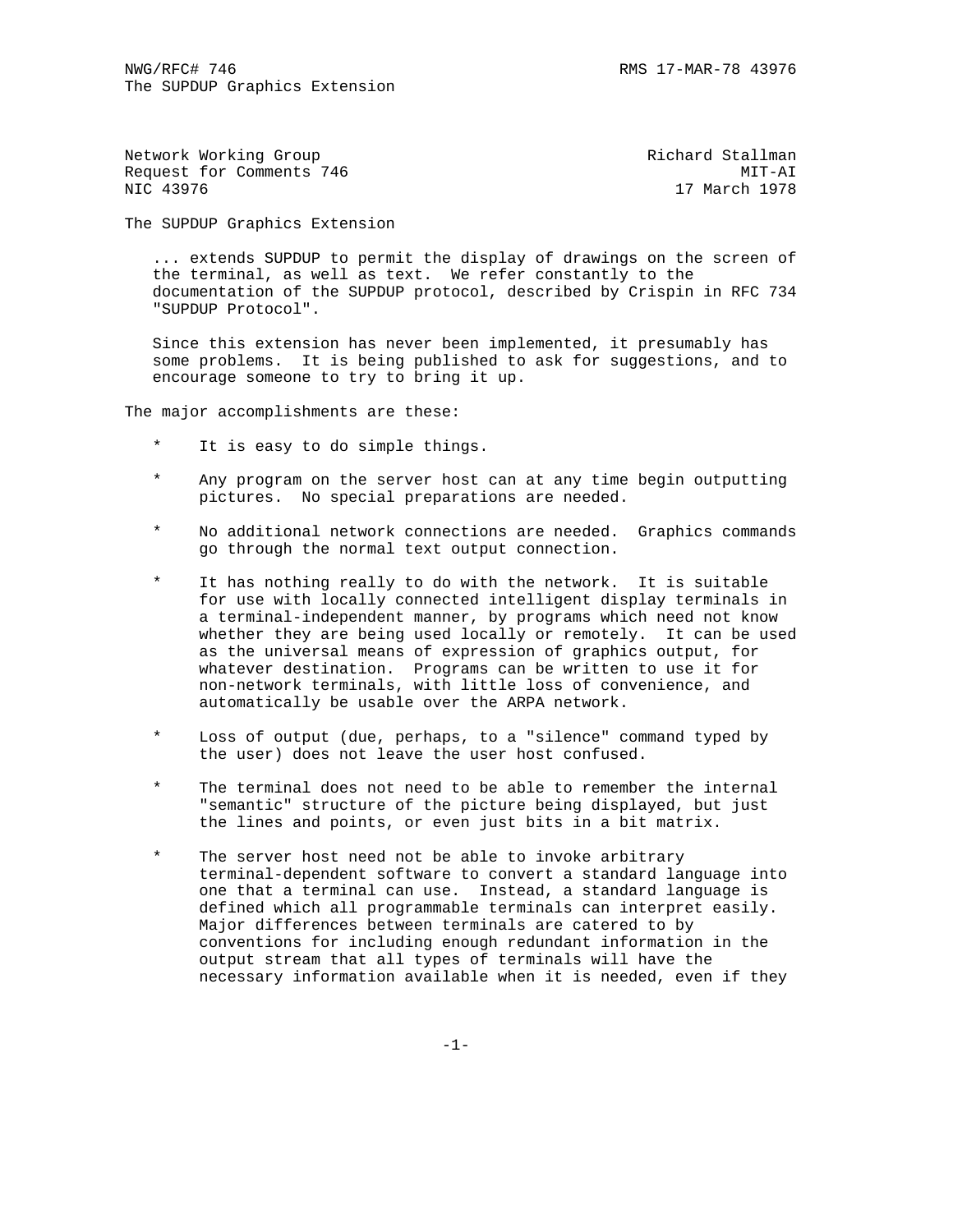are not able to remember it in usable form from one command to another.

Those interested in network graphics should read about the Multics Graphics System, whose fundamental purpose is the same, but whose particular assumptions are very different (although it did inspire a few of the features of this proposal).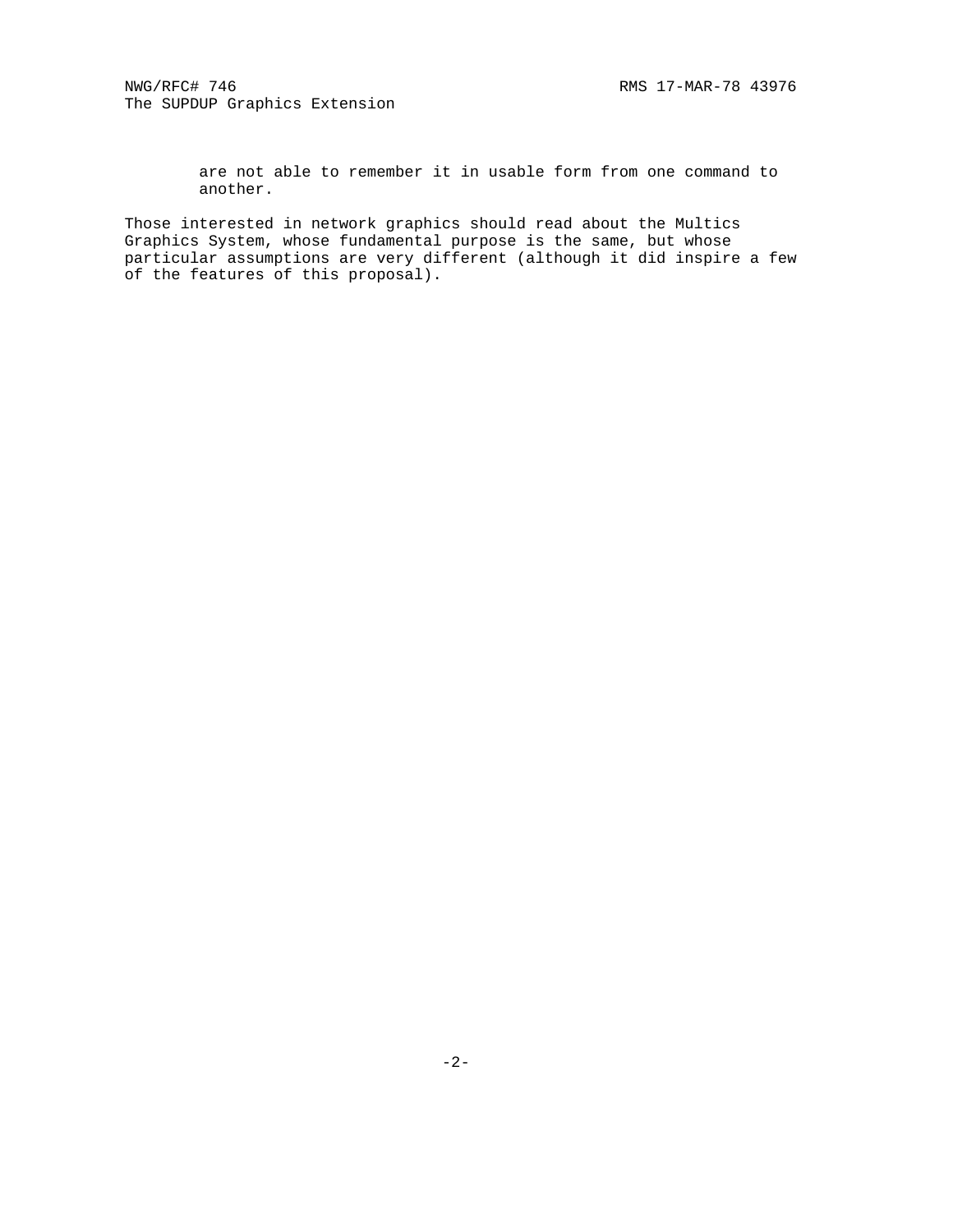NWG/RFC# 746 RMS 17-MAR-78 43976 The SUPDUP Graphics Extension

SUPDUP Initial Negotiation:

 One new optional variable, the SMARTS variable, is defined. It should follow the other variables sent by the SUPDUP user process to the SUPDUP server process. Bits and fields in the left half-word of this variable are given names starting with "%TQ". Bits and fields in the right half are given names starting with "%TR". Not all of the SMARTS variable has to do with the graphics protocol, but most of it does. The %TQGRF bit should be 1 if the terminal supports graphics output at all.

Invoking the Graphics Protocol:

 Graphics mode is entered by a %TDGRF (octal 231) code in the output stream. Following characters in the range 0 - 177 are interpreted according to the graphics protocol. Any character 200 or larger (a %TD code) leaves graphics mode, and then has its normal interpretation. Thus, if the server forgets that the terminal in graphics mode, the terminal will not long remain confused.

 Once in graphics mode, the output stream should contain a sequence of graphics protocol commands, each followed by its arguments. A zero as a command is a no-op. To leave graphics mode deliberately, it is best to use a %TDNOP.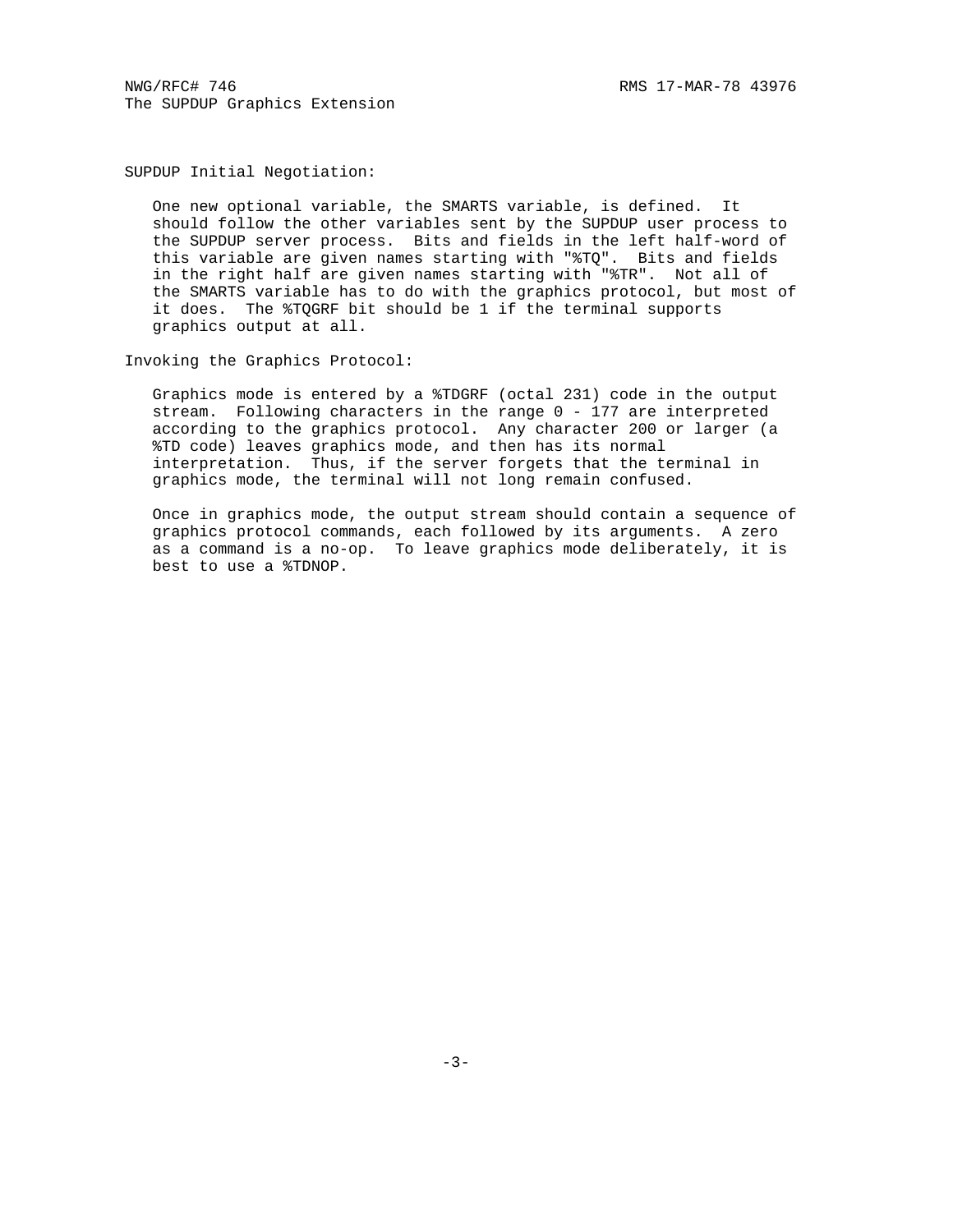### Co-ordinates:

 Graphics mode uses a cursor position which is remembered from one graphics command to the next while in graphics mode. The graphics mode cursor is not the same one used by normal type-out: Graphics protocol commands have no effect on the normal type-out cursor, and normal type-out has no effect on the graphics mode cursor. In addition, the graphics cursor's position is measured in dots rather than in characters. The relationship between the two units (dots, and characters) is recorded by the %TQHGT and %TQWID fields of the SMARTS variable of the terminal, which contain the height and width in dots of the box occupied by a character. The size of the screen in either dimension is assumed to be the length of a character box times the number of characters in that direction on the screen. If the screen is actually bigger than that, the excess is may or may not be part of the visible area; the program will not know that it exists, in any case.

 Each co-ordinate of the cursor position is a 14-bit signed number, where zero is at the center of the screen (if the screen dimension is an even number of dots, then the visible negative points extend one unit farther that the positive ones, in proper two's complement fashion). Excessively large values of the co-ordinates will be off the screen, but are still meaningful.

 An alternate mode is defined, which some terminals may support, in which virtual co-ordinates are used. The specified co-ordinates are still 14-bit signed numbers, but instead of being in units of physical dots on the terminal, it is assumed that +4000 octal is the top of the screen or the right edge, while -4000 octal is the bottom of the screen or the left edge. The terminal is responsible for scaling these virtual co-ordinates into units of screen dots. Not all terminals need have this capability; the %TQVIR bit in the SMARTS variable indicates that it exists. To use virtual co-ordinates, the server should send a %GOVIR; to use physical co-ordinates again, it should send a %GOPHY. These should be repeated at intervals, such as when graphics mode is entered, even though the terminal must attempt to remember the state of the switch anyway. This repetition is so that a loss of some output will not cause unbounded confusion.

 The virtual co-ordinates are based on a square. If the visible area on the terminal is not a square, then the standard virtual range should correspond to a square around the center of the screen, and the rest of the visible area should correspond to virtual co-ordinates just beyond the normally visible range.

 Graphics protocol commands take two types of cursor position arguments, absolute ones and relative ones. Commands that take address arguments generally have two forms, one for each type of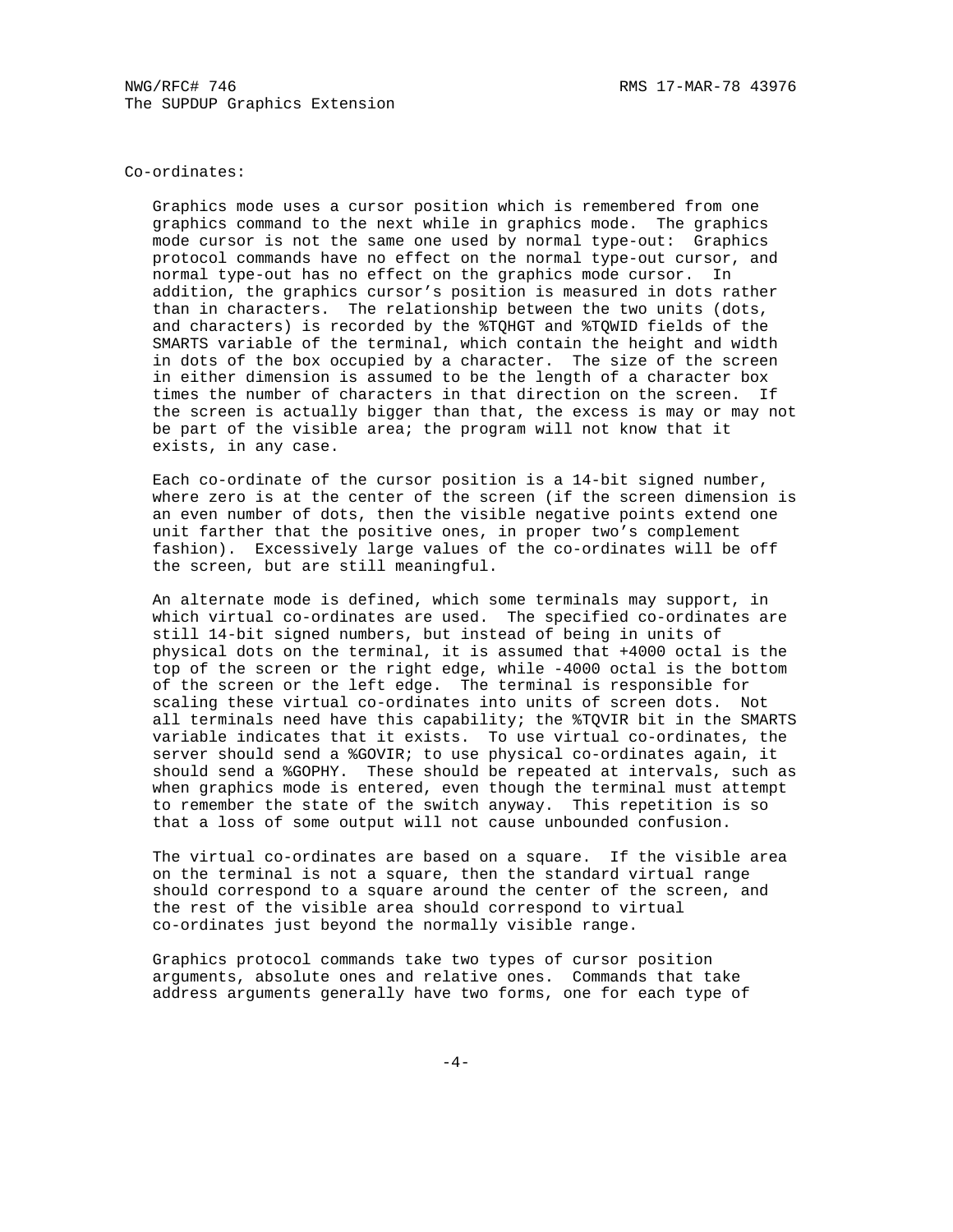address. A relative address consists of two offsets, delta-X and delta-Y, from the old cursor position. Each offset is a 7-bit two's complement number occupying one character. An absolute address consists of two co-ordinates, each 14 bits long, occupying two characters, each of which conveys 7 bits. The X co-ordinate or offset precedes the Y. Both types of address set the running cursor position which will be used by the next address, if it is relative. It is perfectly legitimate for parts of objects to go off the screen. What happens to them is not terribly important, as long as it is not disastrous, does not interfere with the reckoning of the cursor position, and does not cause later objects, drawn after the cursor moves back onto the screen, to be misdrawn.

 Whether a particular spot on the screen is specified with an absolute or a relative address is of no consequence. The sequence in which they are drawn is of no consequence. Each object is independent of all others, and exists at the place which was specified, in one way or other, by the command that created it. Relative addresses are provided for the sake of data compression. They are not an attempt to spare programs the need for the meagre intelligence required to convert between absolute and relative addresses; more intelligence than that will surely be required for other aspects of the graphics protocol. Nor are relative addresses intended to cause several objects to relocate together if one is "moved" or erased. Terminals are not expected to remember any relation between objects once they are drawn. Most will not be able to.

 Although the cursor position on entry to graphics mode remains set from the last exit, it is wise to reinitialize it with a %GOMVA command before any long transfer, to limit the effects of lost output.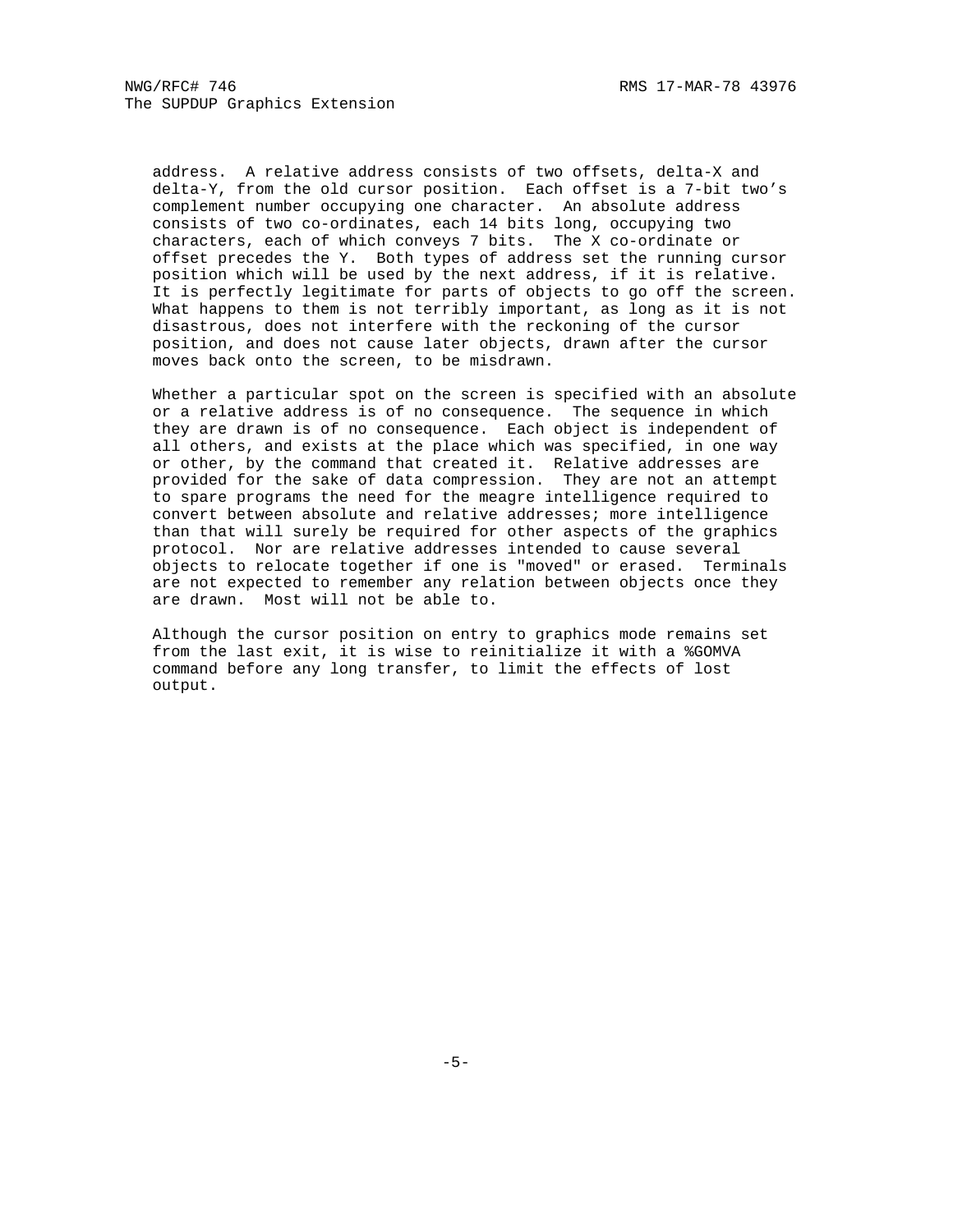Commands:

 Commands to draw an object always have counterparts which erase the same object. On a bit matrix terminal, erasure and drawing are almost identical operations. On a display list terminal, erasure involves searching the display list for an object with the specified characteristics and deleting it from the list. It is assumed that any terminal whose %TOERS bit is set can erase graphic objects.

 The commands to draw objects run from 100 to 137, while those to erase run in a parallel sequence from 140 to 177. Other sorts of operations have command codes below 100. Meanwhile, the 20 bit in the command code says which type of addresses are used as arguments: if the 20 bit is set, absolute addresses are used. Graphics commands are given names starting with "%GO".

 Graphics often uses characters. The %GODCH command is followed by a string of characters to be output, terminated by a zero. The characters must be single-position printing characters. On most terminals, this limits them to ASCII graphic characters. Terminals with %TOSAI set in the TTYOPT variable allow all characters 0-177. The characters are output at the current graphics cursor position (the lower left hand corner of the first character's rectangle being placed there), which is moved as the characters are drawn. The normal type-out cursor is not relevant and its position is not changed. The cursor position at which the characters are drawn may be in between the lines and columns used for normal type-out. The %GOECH command is similar to %GODCH but erases the characters specified in it. To clear out a row of character positions on a bit matrix terminal without having to respecify the text, a rectangle command may be used.

Example:

The way to send a simple line drawing is this:

| %TDRST       | ; Reset all graphics modes.                  |
|--------------|----------------------------------------------|
| %TDGRF       | ;Enter graphics.                             |
| %GOCLR       | : Clear the screen.                          |
| %GOMVA xx yy | <i>i</i> Set cursor.                         |
| %GODLA XX VV | Draw line from there.                        |
|              | << repeat last two commands for each line >> |
| %TDNOP       | <i>Exit</i> graphics.                        |
|              |                                              |

 $-6-$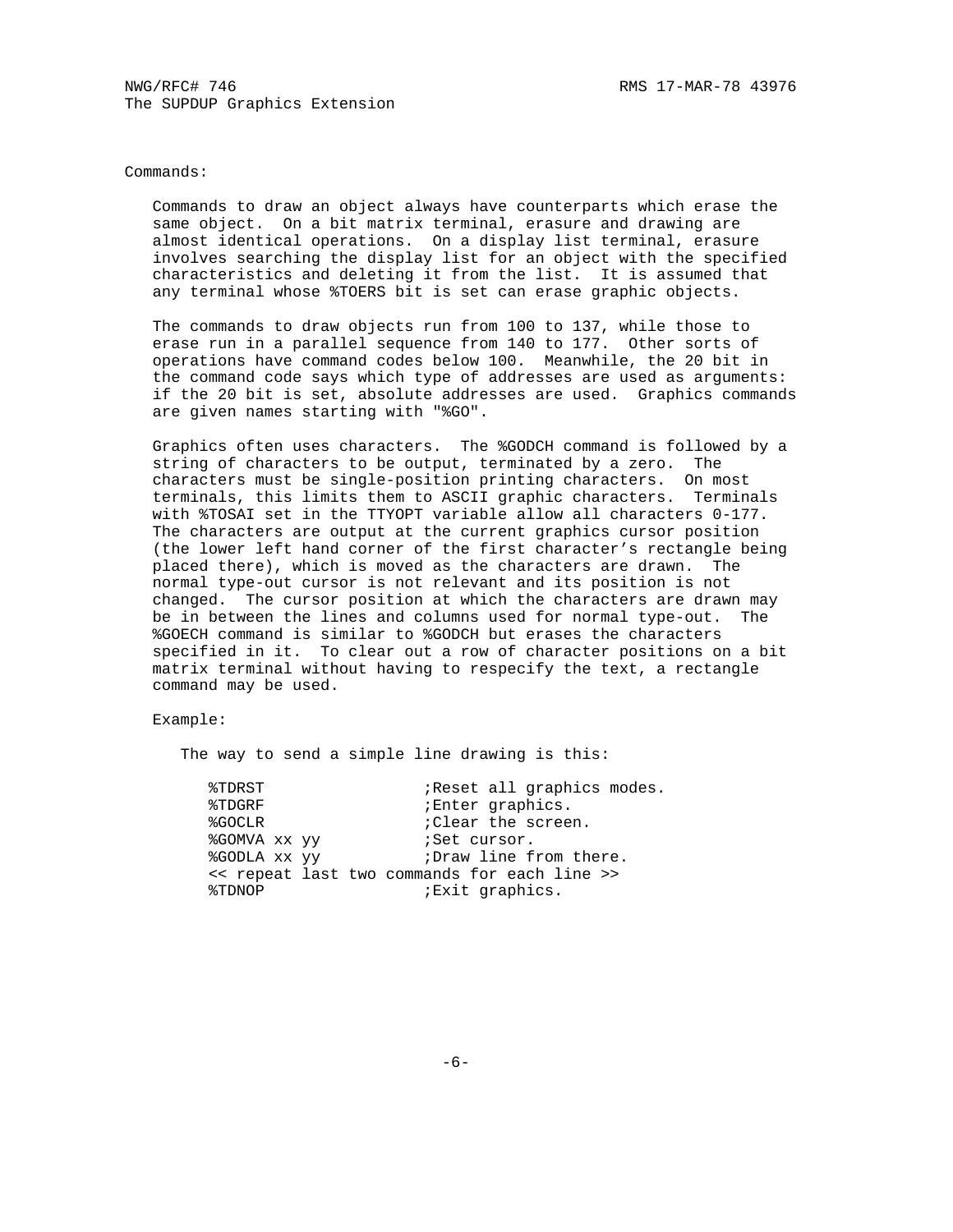# Graphics Input:

 The %TRGIN bit in the right half of the SMARTS variable indicates that the terminal can supply a graphic input in the form of a cursor position on request. Sending a %GOGIN command to the terminal asks to read the cursor position. It should be followed by an argument character that will be included in the reply, and serve to associate the reply with the particular request for input that elicited it. The reply should have the form of a Top-Y character (code 4131), followed by the reply code character as just described, followed by an absolute cursor position. Since Top-Y is not normally meaningful as input, %GOGIN replies can be distinguished reliably from keyboard input. Unsolicited graphic input should be sent using a Top-X instead of a Top-Y, so that the program can distinguish them. Instead of a reply code, for which there is no need, the terminal should send an encoding of the buttons pressed by the user on his input device, if it has more than one.

## Sets:

 Terminals may define the concept of a "set" of objects. There are up to 200 different sets, each of which can contain arbitrarily many objects. At any time, one set is selected; objects drawn become part of that set, and objects erased are removed from it. Objects in a set other than the selected one cannot be erased without switching to the sets that contain them. A set can be made temporarily invisible, as a whole, without being erased or its contents forgotten; and it can then be made instantly visible again. Also, a whole set can be moved. A set has at all times a point identified as its "center", and all objects in it are actually remembered relative to that center, which can be moved arbitrarily, thus moving all the objects in the set at once. Before beginning to use a set, therefore, one should "move" its center to some absolute location. Set center motion can easily cause objects in the set to move off screen. When this happens, it does not matter what happens temporarily to those objects, but their "positions" must not be forgotten, so that undoing the set center motion will restore them to visibility in their previous positions. Sets are not easily implemented on bit matrix terminals, which should therefore ignore all set operations (except, for a degenerate interpretation in connection with blinking, if that is implemented). The %TQSET bit in the SMARTS variable of the terminal indicates that the terminal implements multiple sets of objects.

 On a terminal which supports multiple sets, the %GOCLR command should empty all sets and mark all sets "visible" (perform a %GOVIS on each one). So should a %TDCLR SUPDUP command. Thus, any program which starts by clearing the screen will not have to worry about initializing the states of all sets.

-7-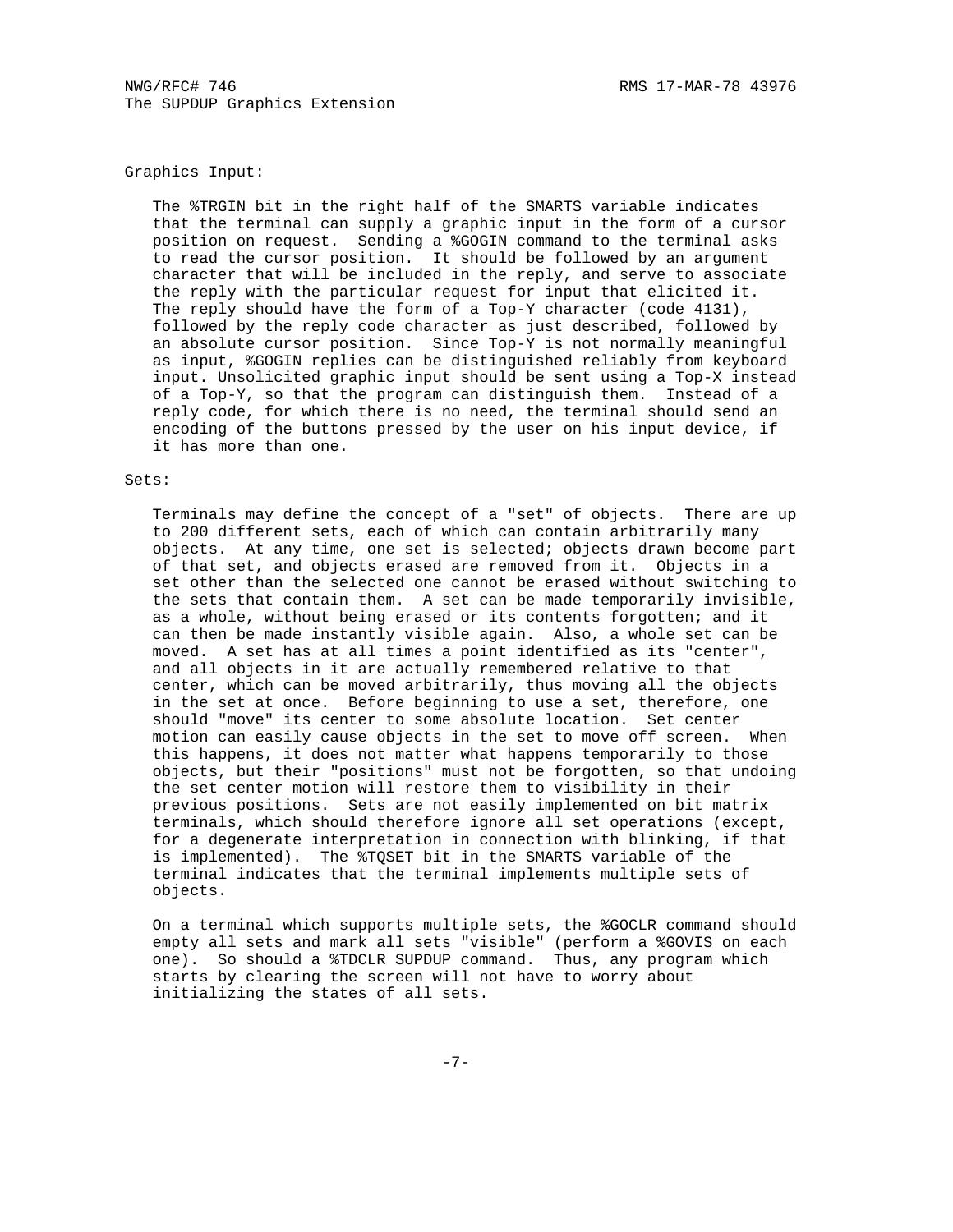#### Blinking:

 Some terminals have the ability to blink objects on the screen. The command %GOBNK meaning make the current set blink. All objects in it already begin blinking, and any new objects also blink. %GOVIS or %TOINV cancels the effect of a %GOBNK, making the objects of the set permanently visible or invisible. %TQBNK indicates that the terminal supports blinking on the screen.

 However, there is a problem: some intelligent bit matrix terminals may be able to implement blinking a few objects, if they are told in advance, before the objects are drawn. They will be unable to support arbitrary use of %GOBNK, however.

 The solution to the problem is a convention for the use of %TOBNK which, together with degenerate definitions for set operations, makes it possible to give commands which reliably work on any terminal which supports blinking.

 On a terminal which sets %TQBNK but not %TQSET, %GOBNK is defined to cause objects which are drawn after it to be drawn blinking. %GOSET cancels this, so following objects will be drawn unblinking. This is regardless of the argument to the %GOSET.

 Thus, the way for a program to work on all terminals with %TQBNK, whether they know about sets or not, is: to write a bliniking picture, select some set other than your normal one (set 1 will do), do %GOBNK, output the picture, and reselect set 0. The picture will blink, while you draw things in set 0. To draw more blinking objects, you must reselect set 1 and do another %GOBNK. Simply reselecting set 1 will not work on terminals which don't really support sets, since they don't remember that the blinking objects are "in set 1" and not "in set 0".

 Erasing a blinking object should make it disappear, on any terminal which implements blinking. On bit matrix terminals, blinking MUST always be done by XORing, so that the non-blinking background is not destroyed.

 %GOCLS, on a terminal which supports blinking but not sets, should delete all blinking objects. Then, the convention for deleting all blinking objects is to select set 1, do a %GOCLS, and reselect set 0. This has the desired effect on all terminals. This definition of %GOCLS causes no trouble on non-set terminals, since %GOCLS would otherwise be meaningless to them.

 To make blinking objects stop blinking but remain visible is possible with a %GOVIS on a terminal which supports sets. But in general the only way to do it is to delete them and redraw them as permanent.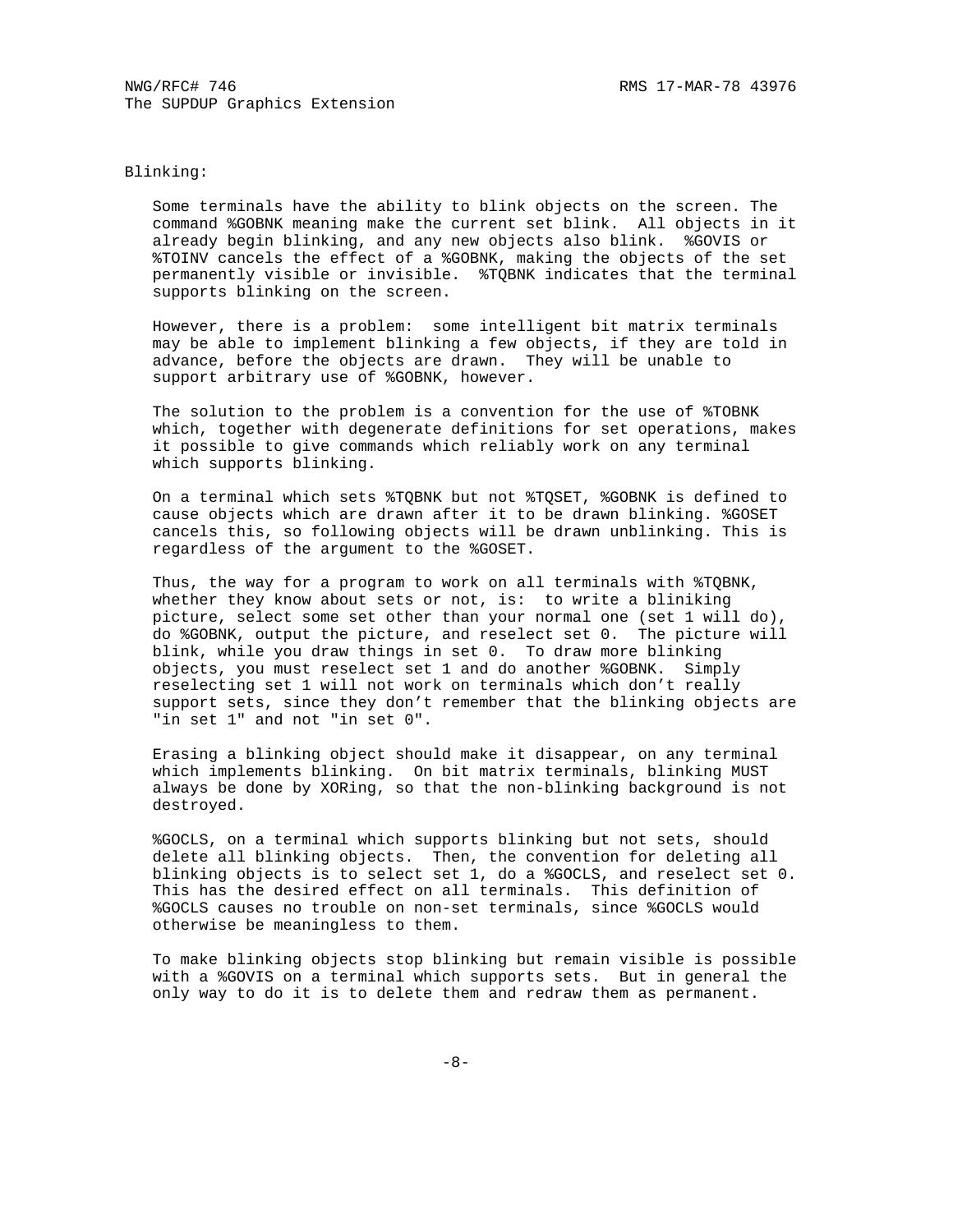NWG/RFC# 746 RMS 17-MAR-78 43976 The SUPDUP Graphics Extension

Rectangles and XOR

 Bit matrix terminals have their own operations that display list terminals cannot duplicate. First of all, they have XOR mode, in which objects drawn cancel existing objects when they overlap. In this mode, drawing an object and erasing it are identical operations. All %GOD.. commands act IDENTICALLY to the corresponding %GOE..'s. XOR mode is entered with a %GOXOR and left with a %GOIOR. Display list terminals will ignore both commands. For that reason, the program should continue to distinguish draw commands from erase commands even in XOR mode. %TQXOR indicates a terminal which implements XOR mode. XOR mode, when set, remains set even if graphics mode is left and re-entered. However, it is wise to re-specify it from time to time, in case output is lost.

 Bit matrix terminals can also draw solid rectangles. They can thus implement the commands %GODRR, %GODRA, %GOERR, and %GOERA. A rectangle is specified by taking the current cursor position to be one corner, and providing the address of the opposite corner. That can be done with either a relative address or an absolute one. The %TQREC bit indicates that the terminal implements rectangle commands.

 Of course, a sufficiently intelligent bit matrix terminal can provide all the features of a display list terminal by remembering display lists which are redundant with the bit matrix, and using them to update the matrix when a %GOMSR or %GOVIS is done. However, most bit matrix terminals are not expected to go to such lengths.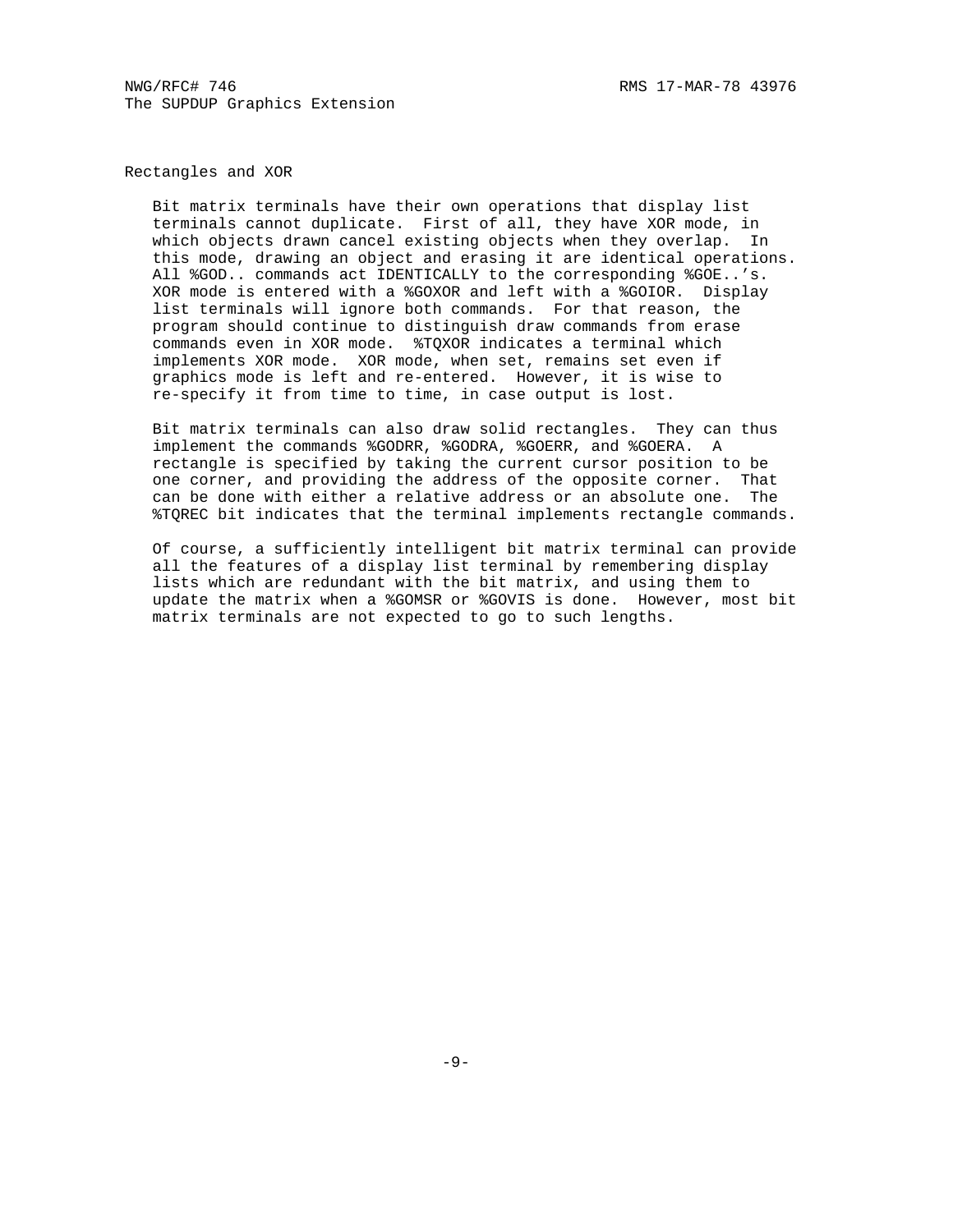How Several Process Can Draw On One Terminal Without Interfering With Each Other:

 If we define "input-stream state" information to be whatever information which can affect the action of any command, other than what is contained in the command, then each of the several processes must have its own set of input-stream state variables.

 This is accomplished by providing the %GOPSH command. The %GOPSH command saves all such input-stream information, to be restored when graphics mode is exited. If the processes can arrange to output blocks of characters uninterruptibly, they can begin each block with a %GOPSH followed by commands to initialize the input-stream state information as they desire. Each block of graphics output should be ended by a %TDNOP, leaving the terminal in its "normal" state for all the other processes, and at the same time popping the what the %GOPSH pushed.

The input-stream state information consists of:

 The cursor position the state of XOR mode (default is OFF) the selected set (default is 0) the co-ordinate unit in use (physical dots, or virtual) (default is physical) whether output is going to the display screen or to a hardcopy device (default is to the screen) what portion of the screen is in use (see "Using Only Part of the Screen") (default is all)

 Each unit of input-stream status has a default value for the sake of programs that do not know that the information exists; the exception is the cursor position, since all programs must know that it exists. A %TDINI or %TDRST command should set all of the variables to their default values.

 The state of the current set (whether it is visible, and where its center is) is not part of the input-stream state information, since it would be hard to say what it would mean if it were. Besides, the current set number is part of the input-stream state information, so different processes can use different sets. The allocation of sets to processes is the server host's own business.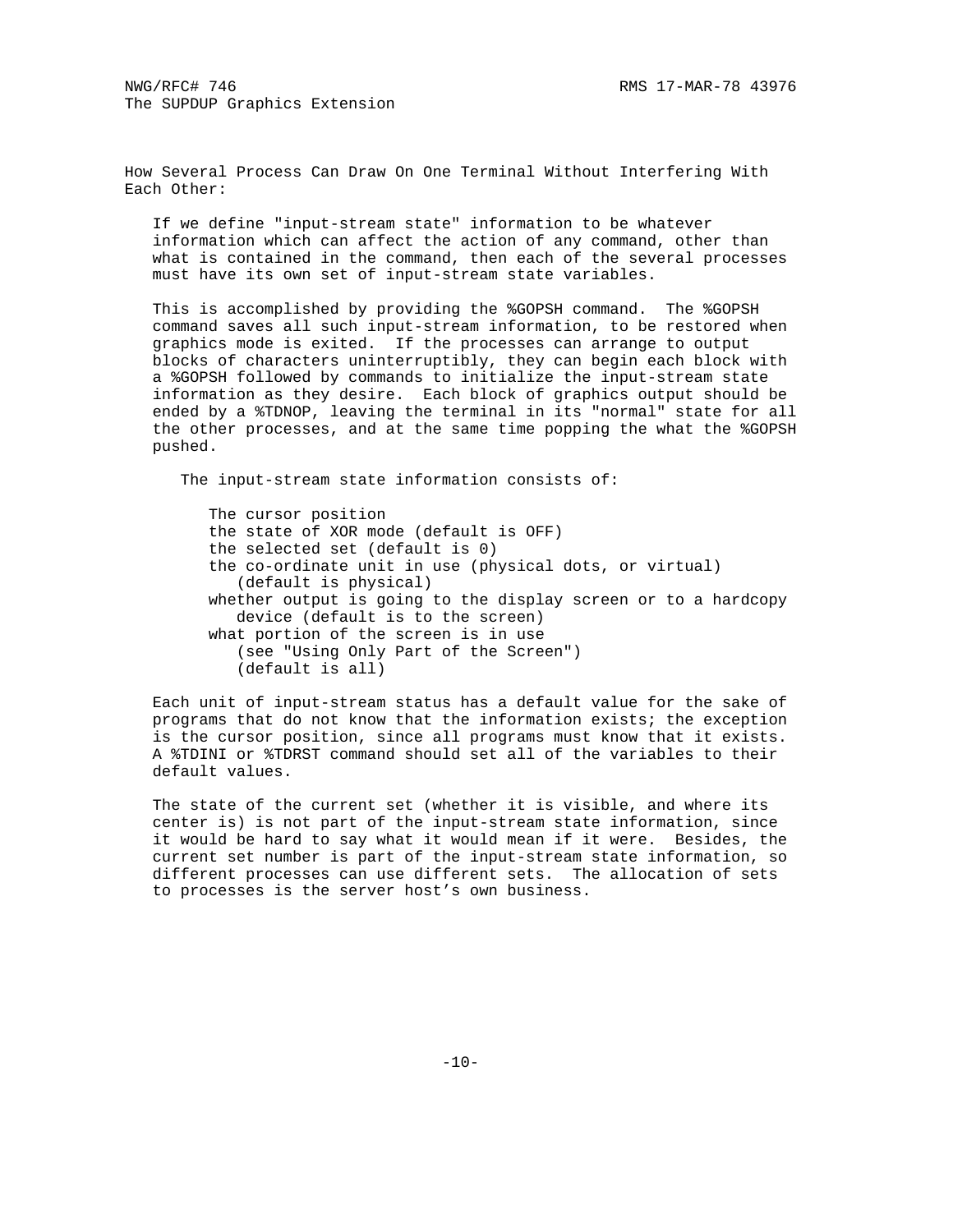Using Only Part of the Screen:

 It is sometimes desirable to use part of the screen for picture and part for text. Then one may wish to clear the picture without clearing the text. On display list terminals, %GOCLR should do this. On bit matrix terminals, however, %GOCLR can't tell which bits were set by graphics and which by text display. For their sake, the %GOLMT command is provided. This command takes two cursor positions as arguments, specifying a rectangle. It declares that graphics will be limited to that rectangle, so %GOCLR should clear only that part of the screen. %GOLMT need not do anything on a terminal which can remember graphics output as distinct from text output and clear the former selectively, although it would be a desirable feature to process it even on those terminals.

 %GOLMT can be used to enable one of several processes which divide up the screen among themselves to clear only the picture that it has drawn, on a bit matrix terminal. By using both %GOLMT and distinct sets, it is possible to deal successfully with almost any terminal, since bit matrix terminals will implement %GOLMT and display list terminals almost always implement sets.

 The %TDCLR command should clear the whole screen, including graphics output, ignoring %GOLMT.

Errors:

In general, errors in graphics commands should be ignored.

 Since the output and input streams are not synchronized unless trouble is taken, there is no simple way to report an error well enough for the program that caused it to identify just which command was invalid. So it is better not to try.

 Errors which are not the fault of any individual command, such as running out of memory for display lists, should also be ignored as much as possible. This does NOT mean completely ignoring the commands that cannot be followed; it means following them as much as possible: moving the cursor, selecting sets, etc. as they specify, so that any subsequent commands which can be executed are executed as intended.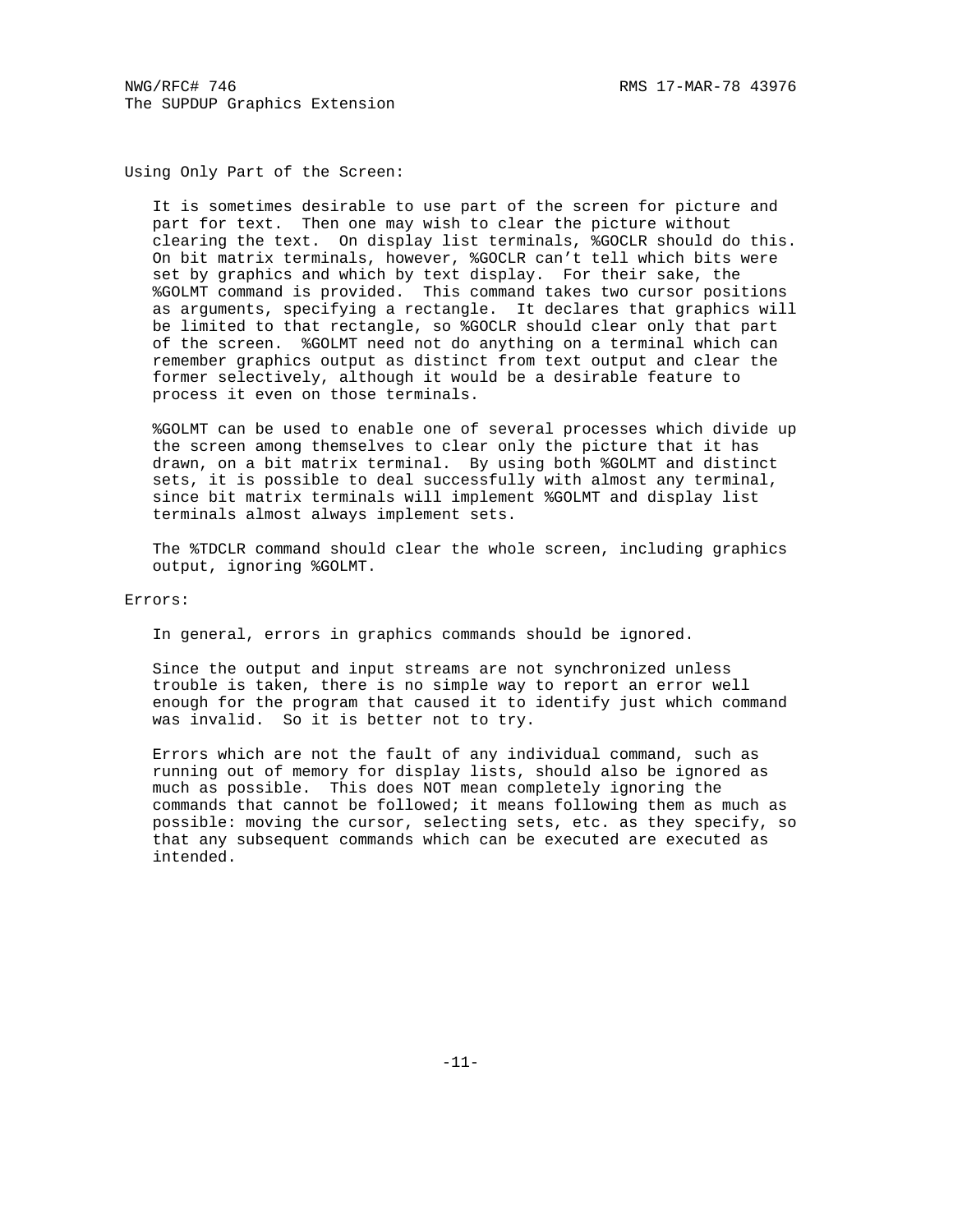# Extensions:

 This protocol does not attempt to specify commands for dealing with every imaginable feature which a picture-drawing device can have. Additional features should be left until they are needed and well understood, so that they can be done right.

Storage of Graphics Commands in Files:

 This can certainly be done. Since graphics commands are composed exclusively of the ASCII characters 0 - 177, any file that can hold ASCII text can hold the commands to draw a picture. This is less useful than you might think, however. Any program for editing, in whatever loose sense, a picture, will have its own internal data which determine the relationships between the objects depicted, and control the interpretation of the programs commands, and this data will all be lost in the SUPDUP graphics commands for displaying the picture. Thus, each such program will need to have its own format for storing pictures in files, suitable for that program's internal data structure. Inclusion of actual graphics commands in a file will be useful only when the sole purpose of the file is to be displayed.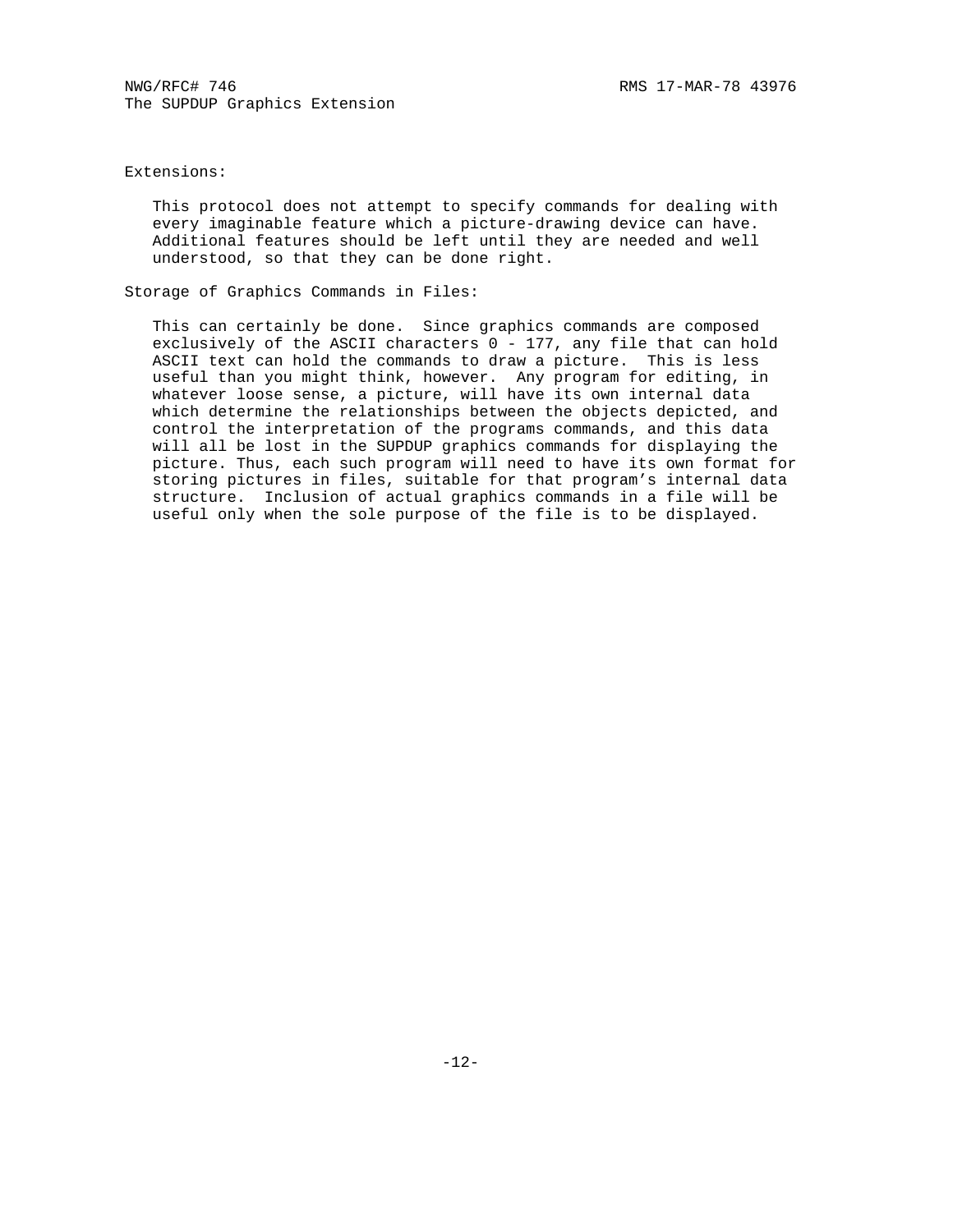Note: the values of these commands are represented as 8.-bit octal bytes. Arguments to the commands are in lower case inside angle brackets.

The Draw commands are:

| Value |                         | Name Arguments                                                                                                                      |
|-------|-------------------------|-------------------------------------------------------------------------------------------------------------------------------------|
| 101   | %GODLR <p></p>          | Draw line relative, from the cursor to <p>.</p>                                                                                     |
| 102   | %GODPR <p></p>          | Draw point relative, at <p>.</p>                                                                                                    |
| 103   | %GODRR <p></p>          | Draw rectangle relative, corners at <p> and at the<br/>current cursor position.</p>                                                 |
| 104   |                         | %GODCH <string> &lt;0&gt;<br/>Display the chars of <string> starting at the current<br/>graphics cursor position.</string></string> |
| 121   | %GODLA <p></p>          | Draw line absolute, from the cursor to $< p$ . The same<br>effect as \$GODLR, but the arg is an absolute address.                   |
| 122   | %GODPA <p></p>          | Draw point absolute, at <p>.</p>                                                                                                    |
| 123   | %GODRA <p></p>          | Draw rectangle absolute, corners at <p> and at the<br/>current cursor position.</p>                                                 |
|       | The Erase commands are: |                                                                                                                                     |

Value Name Arguments 141 %GOELR <p> Erase line relative, from the cursor to <p>. %GOEPR <p> Erase point relative, at <p>. 143 %GOERR <p> Erase rectangle relative, corners at <p> and at the current cursor position. %GOECH <string> <0> Erase the chars of <string> starting at the current graphics cursor position. 161 %GOELA <p> Erase line absolute, from the cursor to <p>. %GOEPA <p> Erase point absolute, at <p>. 163 %GOERA <p> Erase rectangle absolute, corners at <p> and at the current cursor position.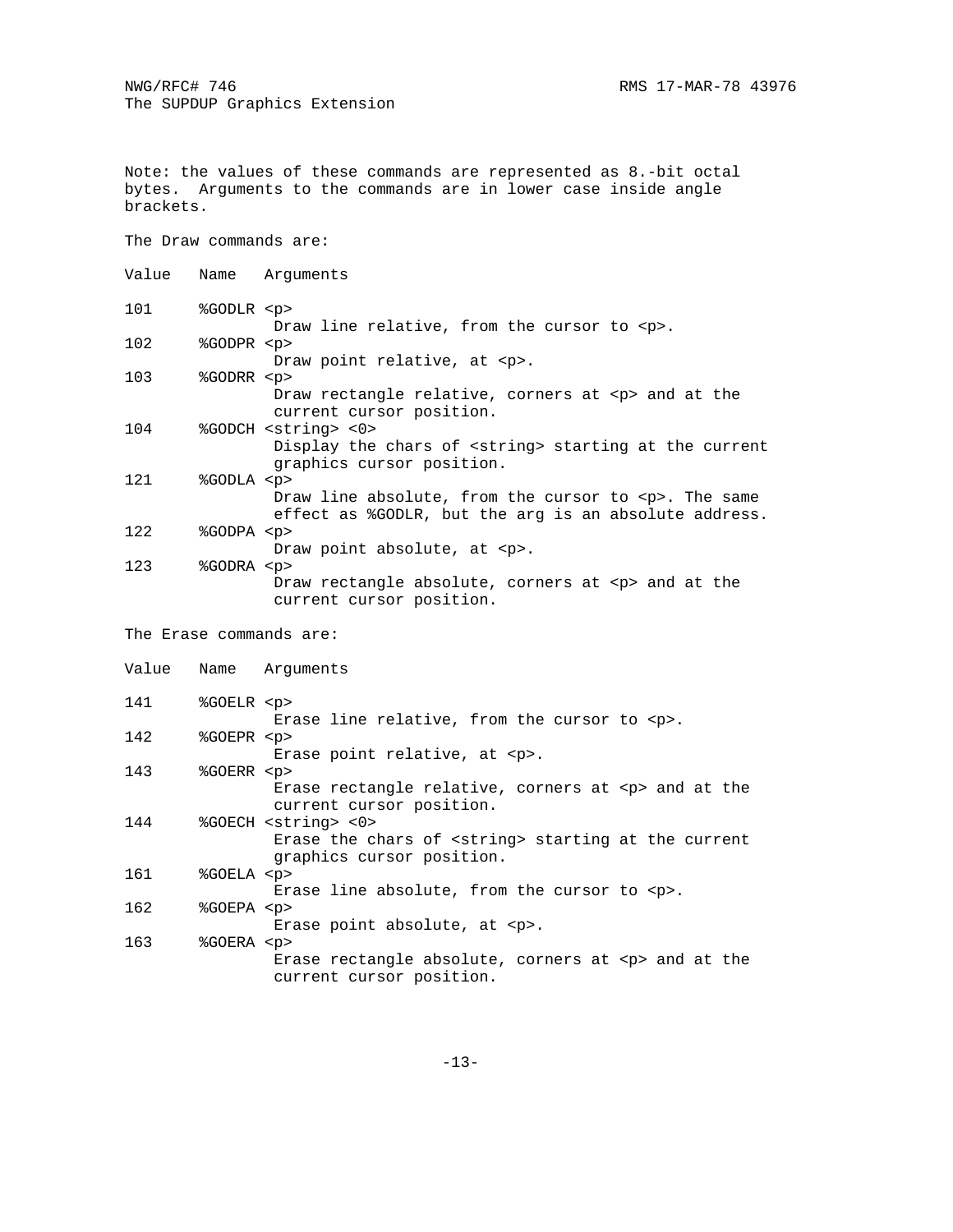The miscellaneous commands are: Value Name Arguments 001 %GOMVR <p> Move cursor to point <p> 021 %GOMVA <p> Move cursor to point <p>, absolute address.<br>  $0.02$  %GOXOR 002 %GOXOR Turn on XOR mode. Bit matrix terminals only. 022 %GOIOR Turn off XOR mode. 003 %GOSET <n> Select set. <n> is a 1-character set number, 0 - 177.<br>004 % SGOMSR <p> %GOMSR <p> Move set origin to <p>. Display list terminals only. 024 %GOMSA <p> Move set origin to <p>, absolute address. 006 %GOINV Make current set invisible. 026 %GOVIS Make current set visible. 007 %GOBNK Make current set blink. Canceled by %GOINV or %GOVIS. 010 %GOCLR Erase whole screen. 030 %GOCLS Erase entire current set (display list terminals). 011 %GOPSH Push all input-stream status information, to be restored when graphics mode is exited. 012 %GOVIR Start using virtual co-ordinates 032 %GOPHY Resume giving co-ordinates in units of dots. 013 %GOHRD <n> Divert output to output subdevice <n>. <n>=0 reselects the main display screen. 014 %GOGIN <n> Request graphics input (mouse, tablet, etc). <n> is the reply code to include in the answer. 015 %GOLMT <p1> <p2> Limits graphics to a subrectangle of the screen. %GOCLR will clear only that area. This is for those who would use the rest for text.